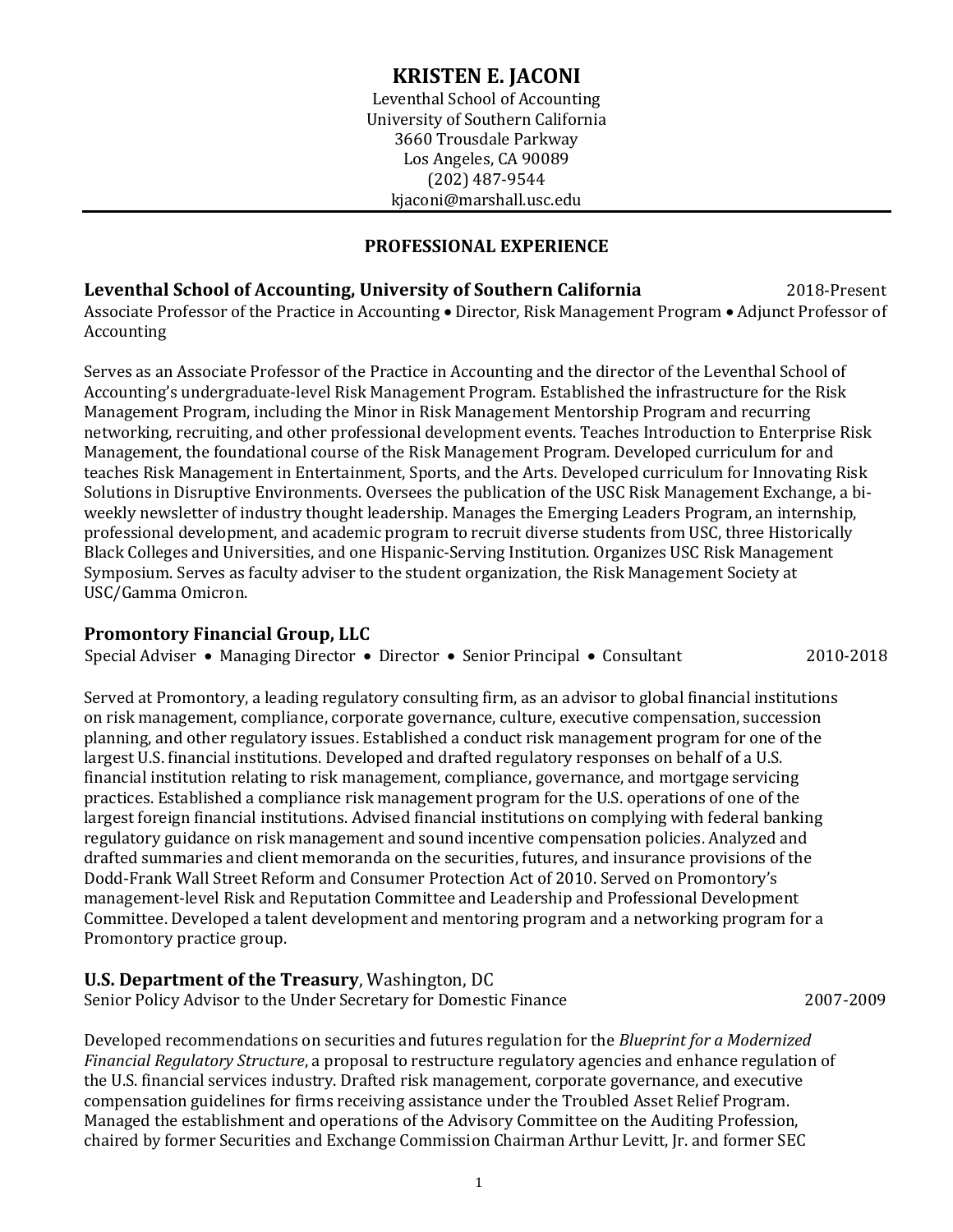Chief Accountant Donald T. Nicolaisen, which issued a 200-page *Final Report* to improve the sustainability of the public company auditing profession. Served as an Official Observer on the SEC's Committee on Improvements to Financial Reporting. Served as an Official Observer at the SEC's Fair Value Roundtables.

### **Committee on Financial Services, U.S. House of Representatives**, Washington, DC

Senior Counsel • Counsel • Legal Intern 2003-2007

Advised Chairman Michael G. Oxley on a wide range of securities issues, including implementation of the Sarbanes-Oxley Act, domestic and international accounting standards, the Public Company Accounting Oversight Board, mutual funds, hedge funds, market structure, self-regulatory organizations, credit rating agencies, SEC oversight, proxy advisory firms, 529 plans, and securities litigation and arbitration. Directed hearings, drafted legislation, and cultivated congressional support for credit rating agency reform, resulting in the enactment of the Credit Rating Agency Reform Act of 2006. Directed hearings, researched, and drafted legislation relating to the sales of abusive financial products to military personnel, resulting in the enactment of the Military Personnel Financial Services Protection Act.

### **O'Melveny & Myers LLP**, Orange County, CA

| Associate                                                                                                                                                                                                                                                                   | 2001-2003 |  |
|-----------------------------------------------------------------------------------------------------------------------------------------------------------------------------------------------------------------------------------------------------------------------------|-----------|--|
| Counseled public and private companies regarding securities law, financial reporting matters,<br>corporate governance, compliance, asset acquisitions, and shelf and venture financing. Advised<br>bankrupt public companies on securities and financial reporting matters. |           |  |
| Hon. Gary L. Taylor, Central District of California<br>Extern                                                                                                                                                                                                               | Aug. 1999 |  |
| Researched and wrote tentative opinions on antitrust violations and personal jurisdiction.                                                                                                                                                                                  |           |  |
| <b>Washington Mutual Financial Services, Irvine, California</b><br>Regional Operational Representative                                                                                                                                                                      | 1998      |  |
| Approved trades and managed approximately fifteen brokers.                                                                                                                                                                                                                  |           |  |
| Sun America Securities, Irvine, California<br>Registered Representative • Insurance Agent                                                                                                                                                                                   | 1996-1998 |  |
| Sold mutual funds, annuities, and life, health, and disability insurance.                                                                                                                                                                                                   |           |  |
| <b>EDUCATION</b>                                                                                                                                                                                                                                                            |           |  |
| <b>Stanford Law School, J.D.</b><br>Stanford Law Review, Articles Editor                                                                                                                                                                                                    | 2001      |  |

Stanford Journal of International Law, Lead Editor

# **University of California, Irvine**, M.A., Classics 1996 **Pomona College**, B.A., Classics, French 1994

Magna Cum Laude Phi Beta Kappa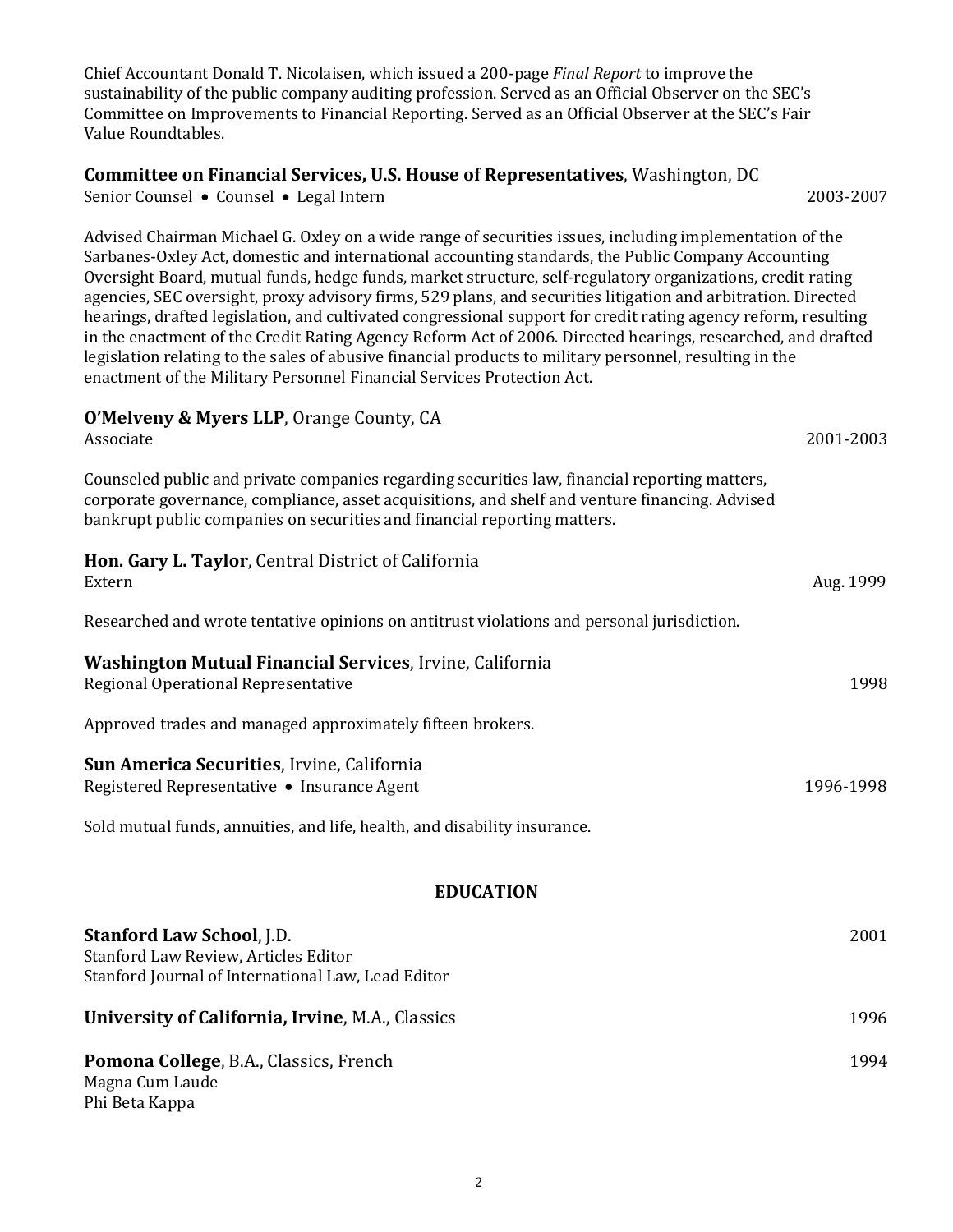# **PANELS AND PRESENTATIONS**

| <b>Cyber Risk Management in the Wake of SolarWinds</b><br>USC Dornsife School of Letters, Arts and Sciences, USC Leventhal School of Accounting,<br>USC Marshall School of Business, USC Viterbi School of Engineering<br>Joint Webinar (Organizer and Moderator) | Feb. 26, 2021        |
|-------------------------------------------------------------------------------------------------------------------------------------------------------------------------------------------------------------------------------------------------------------------|----------------------|
| <b>Strategy and Risks in Commercial Real Estate: The Future of the Office</b><br>USC Marshall School of Business Webinar Series (Moderator)                                                                                                                       | Nov. 18, 2020        |
| <b>Introducing Risk Management</b><br>USC Marshall School of Business Office of Diversity, Equity and Inclusion<br>USC Risk Management Program Webinar Series (Organizer and Moderator)                                                                           | Sept. 9, 2020        |
| <b>Introducing the Risk and Insurance Management Society</b><br>USC Risk Management Program Webinar Series (Organizer)                                                                                                                                            | July 15, 2020        |
| Professional Designations and Certifications in the Risk Management Industry<br>USC Risk Management Program Webinar Series (Organizer and Moderator)                                                                                                              | June 30, 2020        |
| <b>Coronavirus: A Black Swan?</b><br>2020 Risk Conference<br>Institute of Internal Auditors, Los Angeles Chapter (Presenter)                                                                                                                                      | Mar. 11, 2020        |
| Disruption: Risks & Opportunities in Sports, TV, Data Analytics, & Insurance<br>USC Risk Management Symposium (Organizer)                                                                                                                                         | Nov. 19, 2019        |
| <b>Emerging Issues in Cybersecurity, Insurance, Tax, Trade and Crisis Management</b><br>USC Risk Management Symposium (Organizer)                                                                                                                                 | Oct. 11, 2018        |
| <b>Supply Chain Risk as a Potential Performance Enabler</b><br>USC Global Supply Chain Excellence Summit (Moderator)                                                                                                                                              | Aug. 3, 2018         |
| <b>Conduct Risk Management Roundtables</b><br>Promontory Financial Group (Organizer and Participant)                                                                                                                                                              | Nov. 2017-June 2018  |
| <b>Corporate Compliance and Compensation Incentives</b><br>Harvard Law School (Panelist)                                                                                                                                                                          | May 18, 2018         |
| <b>Foreign Banking Organization Roundtables</b><br>Promontory Financial Group (Organizer and Participant)                                                                                                                                                         | Sept. 2014-Oct. 2016 |
| <b>How To Attract and Retain Compliance Department Personnel</b><br>Annual Seminar on Risk Management and Regulatory Examinations/Compliance Issues Affecting<br>International Banks, Institute of International Bankers (Panelist)                               | Oct. 25, 2016        |
| <b>Strengthening the Alignment of Risk and Reward</b><br>Corporate Governance: Supervisory Expectations Workshop, School of Economics and Business, Universidad<br>de Navarra, Spain (Presenter)                                                                  | Mar. 6, 2015         |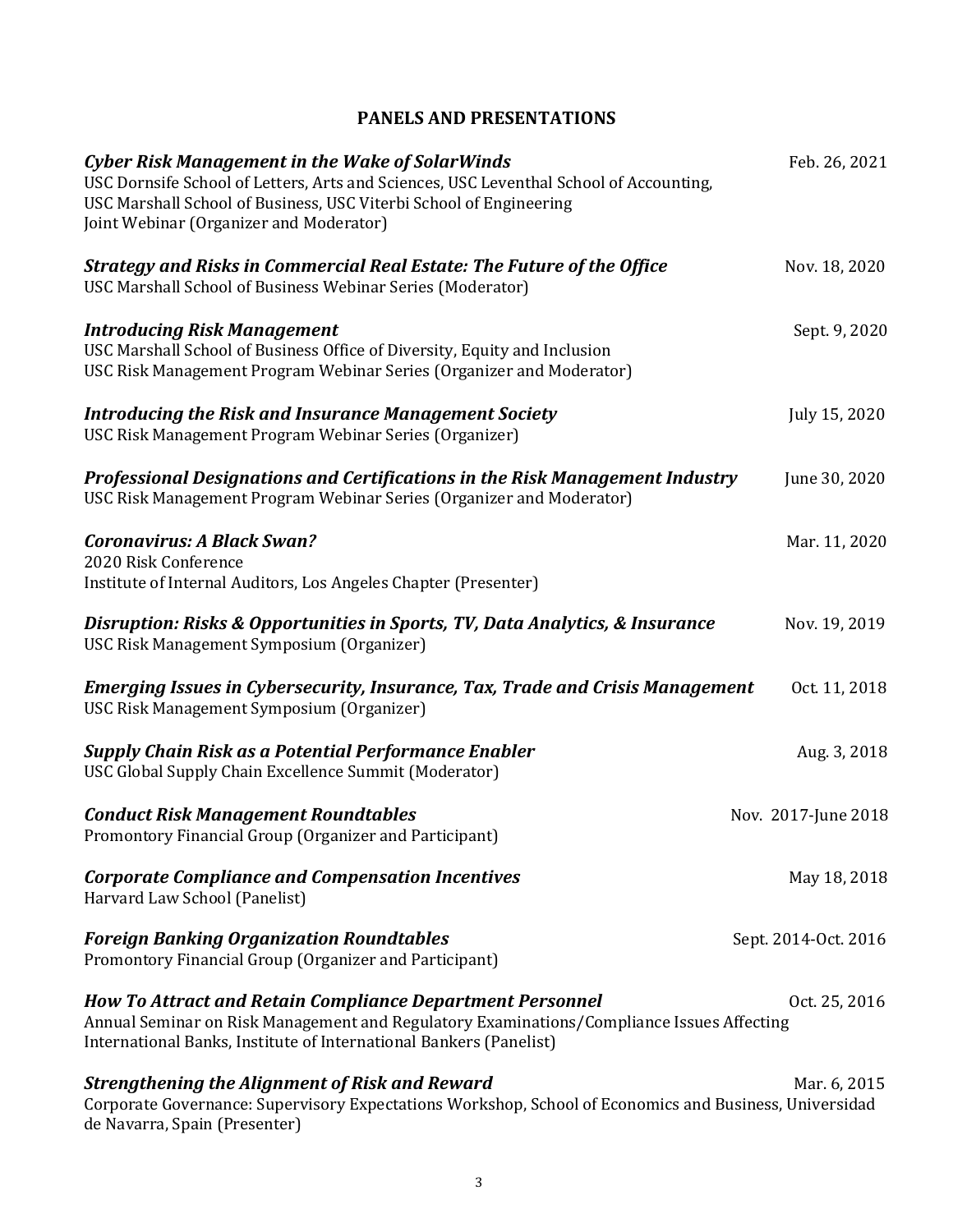# *What Is Industry Supervision Going to Look Like?* **Apr. 25, 2014**

Future of Finance Colloquium, Columbia Law School, Millstein Center for Global Markets and Corporate Ownership, and CFA Institute (Panelist)

**Public Company Executive Compensation Conference May 5 and 6, 2011** The Sanford School of Public Policy and the Kenan Institute for Ethics, Duke University (Staff Director)

*Bad Loans, Gatekeepers and Regulators – Is Change on the Horizon or Just a Mirage?* Jan. 25, 2010 2010 Corporate Directors Forum: Directors, Management & Shareholders in Dialogue (Panelist)

## **MEDIA MENTIONS**

Gordon Feller, *Eye in the Sky*, LEADERS EDGE (Nov. 1, 2021)

Patrick Sisson, *Live Music Is About to Get Its Grand Reopening*, MARKER (Mar. 23, 2021)

Joshua Taylor, *Umbrella Insurance*, WALLETHUB (Mar. 1, 2021)

Eric Margolis, *The Logistical Hell of Postponing the Olympics for One Year*, SLATE (Apr. 14. 2020)

Andrew Keh, Motoko Rich, and Tariq Panja, *Deciding to Postpone the Olympics was Tough. Actually Moving Them May be Tougher*, THE NEW YORK TIMES (Mar. 25, 2020)

David Wharton, *Tokyo Olympics postponed because of the coronavirus outbreak*, LOS ANGELES TIMES (Mar. 24, 2020)

August Brown and Randall Roberts, *Can L.A. nightlife survive the coronavirus?*, LOS ANGELES TIMES (Mar. 12, 2020)

Samantha Hissong and Ethan Millman, *'Everything Is in Chaos': The Concert Business Stands to Lose Billions From Coronavirus*, ROLLING STONE (Mar. 11, 2020)

WalletHub's 2019 Best Cheap Car Insurance in California, WALLETHUB (August 2019)

Kristin Broughton, *Drivers Lead Protest Ahead of Uber IPO*, THE WALL STREET JOURNAL ONLINE (May 8, 2019)

Don Jergler, *USC's New Risk Management Program Draws Students Looking for Mentors*, INSURANCE JOURNAL (Feb. 18, 2019)

Lindsay Moore, *Starting a Risk Management Program at USC*, WSIA 40 NEWS (Feb. 2019)

Joyce E. Cutler, *Accounting Firms, Schools Adapting for Cyberrisk, Regulation*, BLOOMBERG TAX (Nov. 23, 2018)

## **PUBLICATIONS**

Dean Kingsley, Matt Solomon, and Kristen Jaconi, *Analysis: Room for Improvement in Risk Disclosures*, DELOITTE IN RISK AND COMPLIANCE JOURNAL, THE WALL STREET JOURNAL (January 4, 2022)